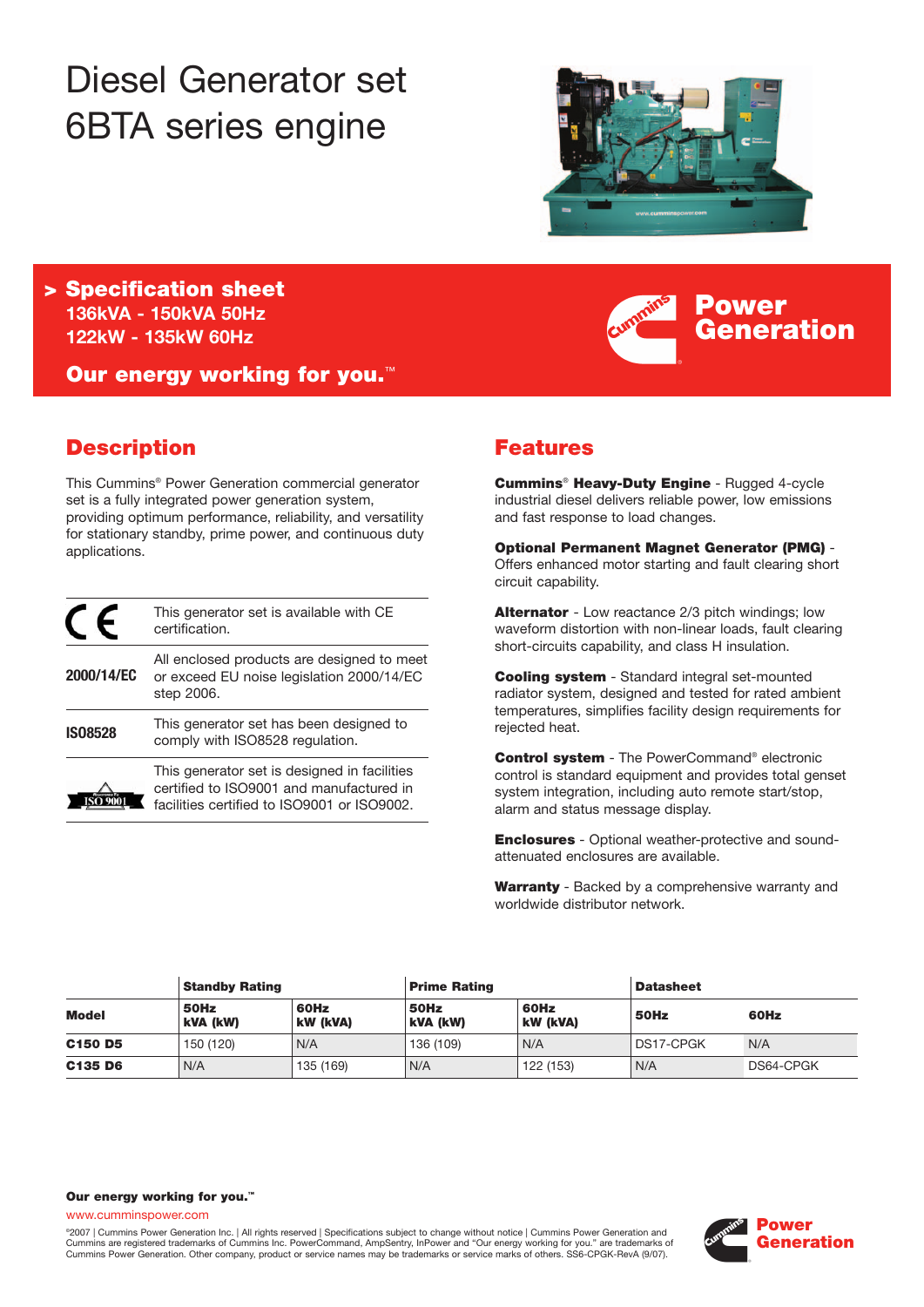# **Generator Set Specifications**

| Governor Regulation Class                | ISO8528 G2                        |
|------------------------------------------|-----------------------------------|
| Voltage Regulation, No Load to Full Load | $±1\%$                            |
| Random Voltage Variation                 | $±1\%$                            |
| <b>Frequency Requiation</b>              | <b>Isochronous</b>                |
| Random Frequency Variation               | ± 0.25%                           |
| <b>EMC Compatibility</b>                 | BS EN 61000-6-4 / BS EN 61000-6-2 |

# **Engine Specifications**

| Design                             | 4 cycle, in-line, Turbo Charged                    |
|------------------------------------|----------------------------------------------------|
| Bore                               | 102 mm (4.02 in.)                                  |
| <b>Stroke</b>                      | 120 mm (4.72 in.)                                  |
| Displacement                       | 5.88 liter (359.0 in.3)                            |
| <b>Cylinder Block</b>              | Cast iron, 6 cylinder                              |
| <b>Battery Capacity</b>            | 100 A/hr                                           |
| <b>Battery Charging Alternator</b> | 65 amps                                            |
| <b>Starting Voltage</b>            | 12 volt, 60Amp negative ground                     |
| Fuel System                        | Direct injection                                   |
| <b>Fuel Filter</b>                 | Spin on fuel filters with water separator          |
| Air Cleaner Type                   | Dry replaceable element with restriction indicator |
| Lube Oil Filter Type(s)            | Spin on full flow filter                           |
| <b>Standard Cooling System</b>     | 122°F (50°C) ambient radiator                      |

## **Alternator Specifications**

| Design                                | Brushless single bearing, revolving field                    |
|---------------------------------------|--------------------------------------------------------------|
| Stator                                | 2/3 pitch                                                    |
| Rotor                                 | Single bearing, flexible disc                                |
| <b>Insulation System</b>              | Class H                                                      |
| <b>Standard Temperature Rise</b>      | $125 - 163^{\circ}$ C Standby                                |
| <b>Exciter Type</b>                   | <b>Self Excited</b>                                          |
| <b>Phase Rotation</b>                 | A(U), B(V), C(W)                                             |
| <b>Alternator Cooling</b>             | Direct drive centrifugal blower fan                          |
| AC Waveform Total Harmonic Distortion | No load $<$ 1.5%. Non distorting balanced linear load $<$ 5% |
| Telephone Influence Factor (TIF)      | <50 per NEMA MG1-22.43                                       |
| Telephone Harmonic Factor (THF)       | <2%                                                          |

## **Available Voltages**

| 50Hz Line - Neutral / Line - Line             |                                                   | 60Hz Line – Neutral / Line – Line                              |                                                 |
|-----------------------------------------------|---------------------------------------------------|----------------------------------------------------------------|-------------------------------------------------|
| •254/440<br>• 240/416<br>•230/400<br>•220/380 | $\bullet$ 127/220<br>$\cdot$ 115/200<br>• 110/190 | $\bullet$ 277/480<br>•254/440<br>•240/416<br>$\bullet$ 220/380 | • 139/240<br>$\cdot$ 127/220<br>$\cdot$ 120/208 |

## **Generator Set Options**

#### **Engine**

- Heavy Duty air filter
- Water jacket heater 220/240 v

#### **Cooling**

- Antifreeze 50/50 (Ethylene glycol)
- **Enclosure**
- Sound attenuated canopy

# **Alternator**

- Alternator heater
- High humidity isolation
- Exciter voltage regulator (PMG)

#### **Control Panel**

• 4 pole Main Circuit Breaker

#### **Warranty**

- 5 years for Standby application
- 2 years for Prime application

#### **Silencer**

- 9 dB attenuation critical silencer
- 25 dB residential delivered loose

\*Note: Some options may not be available on all models – consult factory for availability.

#### **Our energy working for you.™**

#### www.cumminspower.com

°2007 | Cummins Power Generation Inc. | All rights reserved | Specifications subject to change without notice | Cummins Power Generation and<br>Cummins are registered trademarks of Cummins Inc. PowerCommand, AmpSentry, InPow

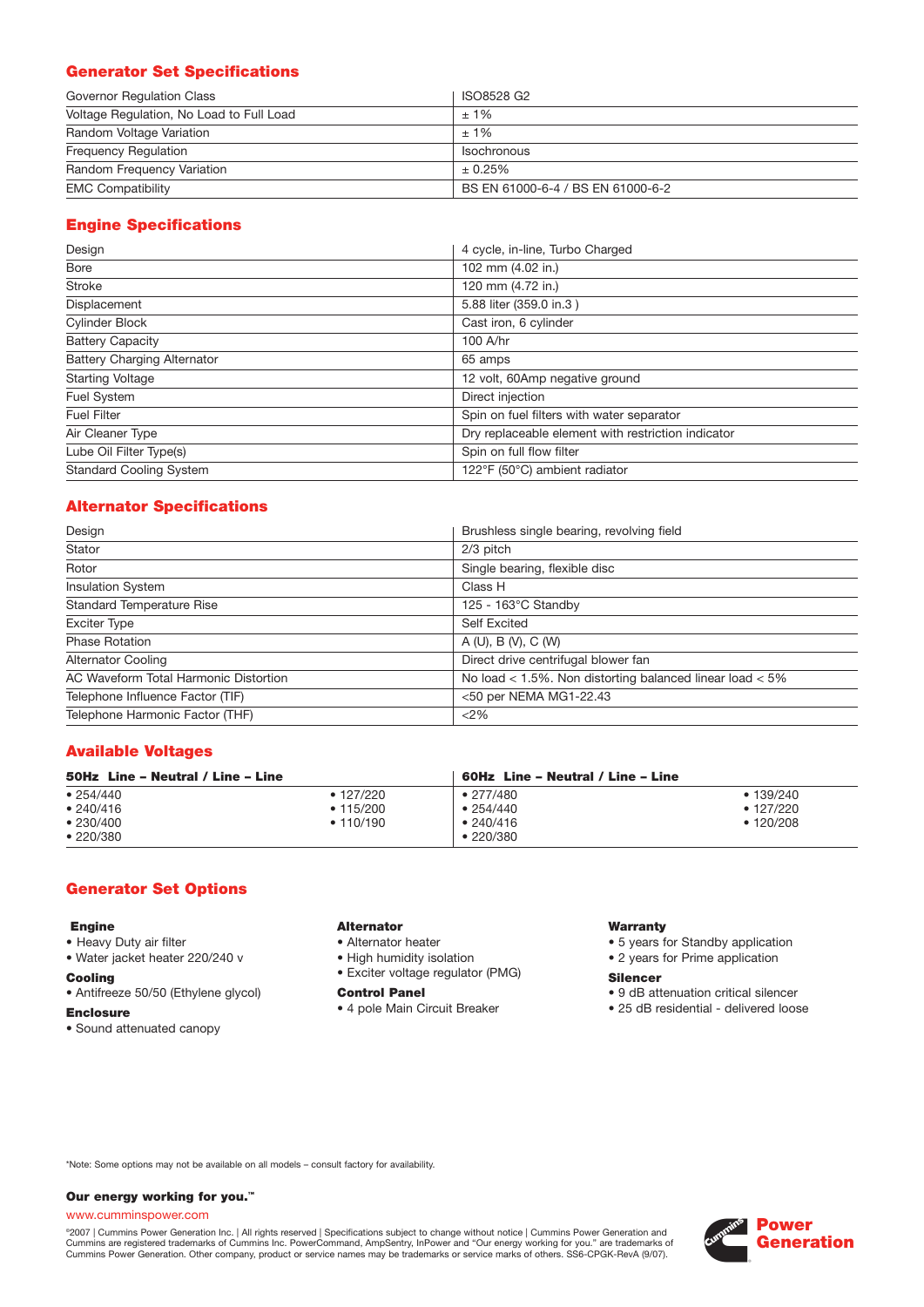# **Control System – PCC1301**

The PowerCommand™ 1301 Control is a microprocessor-based generator set monitoring, and control system. The control provides a simple operator interface to the generator set, digital voltage regulation, digital engine speed governing, start / stop control, and protective functions.

The PowerCommand™ 1301 generator set control is suitable for use on a wide range of generator sets in nonparalleling applications.

The PowerCommand™ Control can be configured for any frequency, voltage and power connection configuration from 120 to 600VAC for for 50Hz or 60Hz operation.

Power for the control is derived from the generator set starting batteries. The control functions over a voltage range from 8VDC to 35VDC.

#### **Major Features**

- 12 or 24 VDC Battery Operation.
- Digital Engine Speed Governing (optional) to provide isochronous frequency regulation.
- Digital Voltage Regulation Full wave rectified single phase (line to line) sensing.
- Generator Set Monitoring. Monitors status of all critical engine and alternator conditions functions.
- Engine Starting includes relay drivers for start, fuel shut off (FSO), and glow plug.
- Configurable Inputs and Outputs. Two discrete inputs and two dry contact relay outputs.
- Generator set Monitoring: Displays status of all critical engine and alternator generator set functions.
- Smart Starting Control System: Integrated fuel ramping to limit black smoke and frequency overshoot.
- Advanced Serviceability using InPower™, a PC-based software service tool.

#### **Control System**

Includes all functions to locally or remotely start and stop, and protect the generator set.

#### **Control Switch - RUN/OFF/AUTO**

OFF Mode - the generator set is shut down and cannot be started; as well as resets faults.

RUN mode the generator set will execute its start sequence.

AUTO mode, the generator set can be started with a start signal from a remote device.

**Status Indications** – The control has a lamp driver for external fault/status indication. Functions include:

The lamp flashes during preheat (when used) and while the generator set is starting.

READY TO LOAD - flashing until the set is at rated voltage and frequency, then on continuously.

Fault conditions are displayed by flashing a two-digit fault code number.

**LED Indicating Lamps** – (optional display) includes

LED indicating lamps for the following functions: Not in auto Remote start Warning Shutdown Auto Run

**Remote Emergency Stop Switch Input.** Immediate shut down of the generator set on operation.

#### **Base Engine Protection**

Overspeed shutdown Low oil pressure shutdown High engine temperature shutdown Underspeed/sensor fail shutdown Fail to start Baterry charging alternator fail warning

#### **Options**

Digital Engine Speed Governing to provide isochronous frequency regulation.

Operator Display Panel an easy to use operator display of critical parameters and operating history.



#### **Our energy working for you.™**

www.cumminspower.com

©2007 | Cummins Power Generation Inc. | All rights reserved | Specifications subject to change without notice | Cummins Power Generation and Cummins are registered trademarks of Cummins Inc. PowerCommand, AmpSentry, InPower and "Our energy working for you." are trademarks of Cummins Power Generation. Other company, product or service names may be trademarks or service marks of others. SS6-CPGK-RevA (9/07).